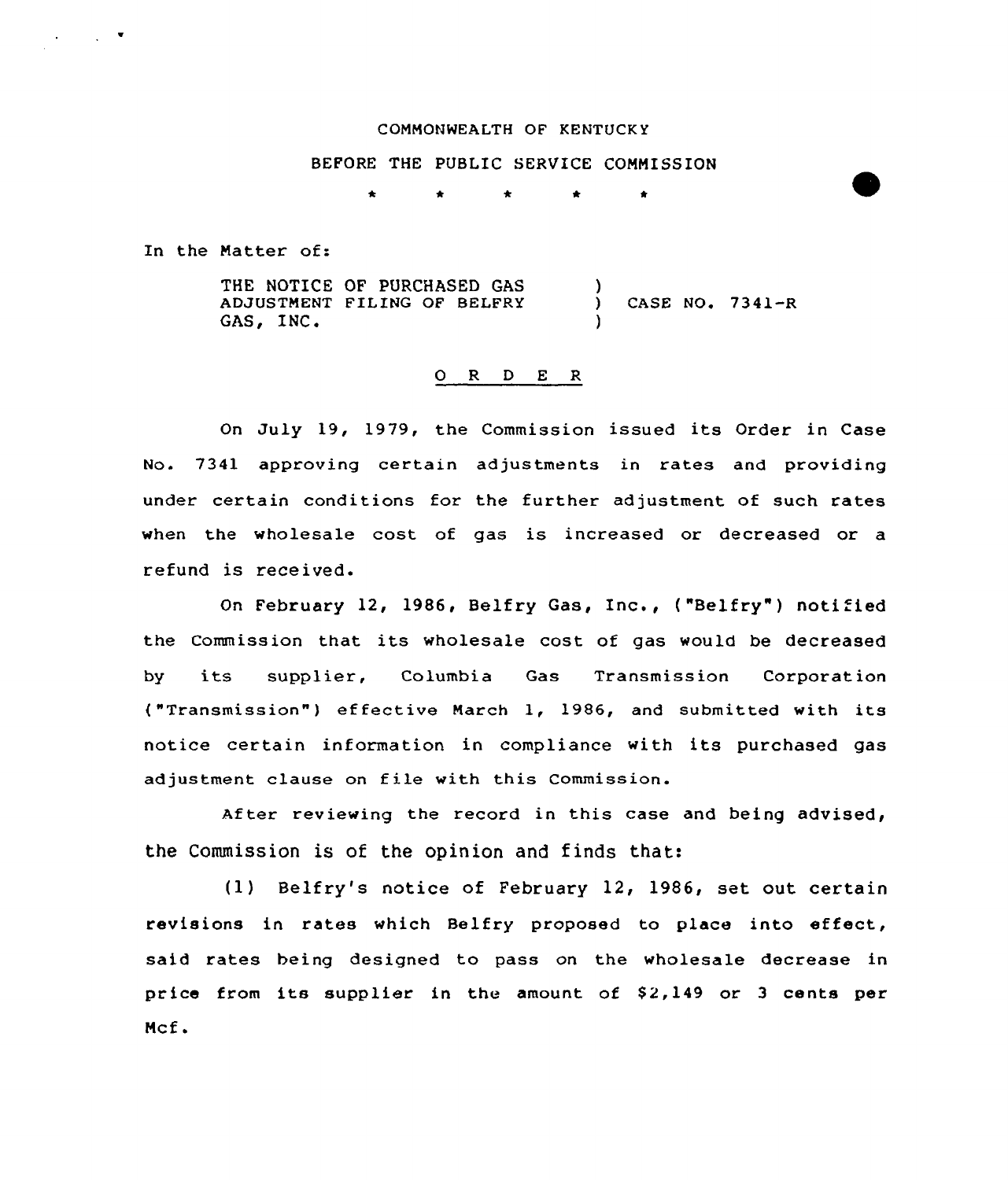(2) Columbia applied with the Federal Energy Regulatory Commission ("PERC") for a decrease to become effective March 1, 1986.

(3) Belfry's adjustment in rates under the purchased gas adjustment provisions approved by the Commission in its Order in Case No. 7341 dated July 19, 1979, is fair, just and reasonable and in the public interest and should be effective with gas supplied on and after March 1, 1986.

IT IS THEREFORE ORDERED that:

(1) The rates in the Appendix to this Order be and they hereby are authorized effective with gas supplied on and after March 1, 1986.

<2) Within 30 days of the date of this Order Belfry should file with this Commission its revised tariffs setting out the rates authorized herein.

Done at Frankfort, Kentucky, this 28th day of February. 1986.

PUBLIC SERVICE COMMISSION

e D. Hemand

 $Chalman$ 

~rHnm iss i oner

ATTEST:

**Secretary**